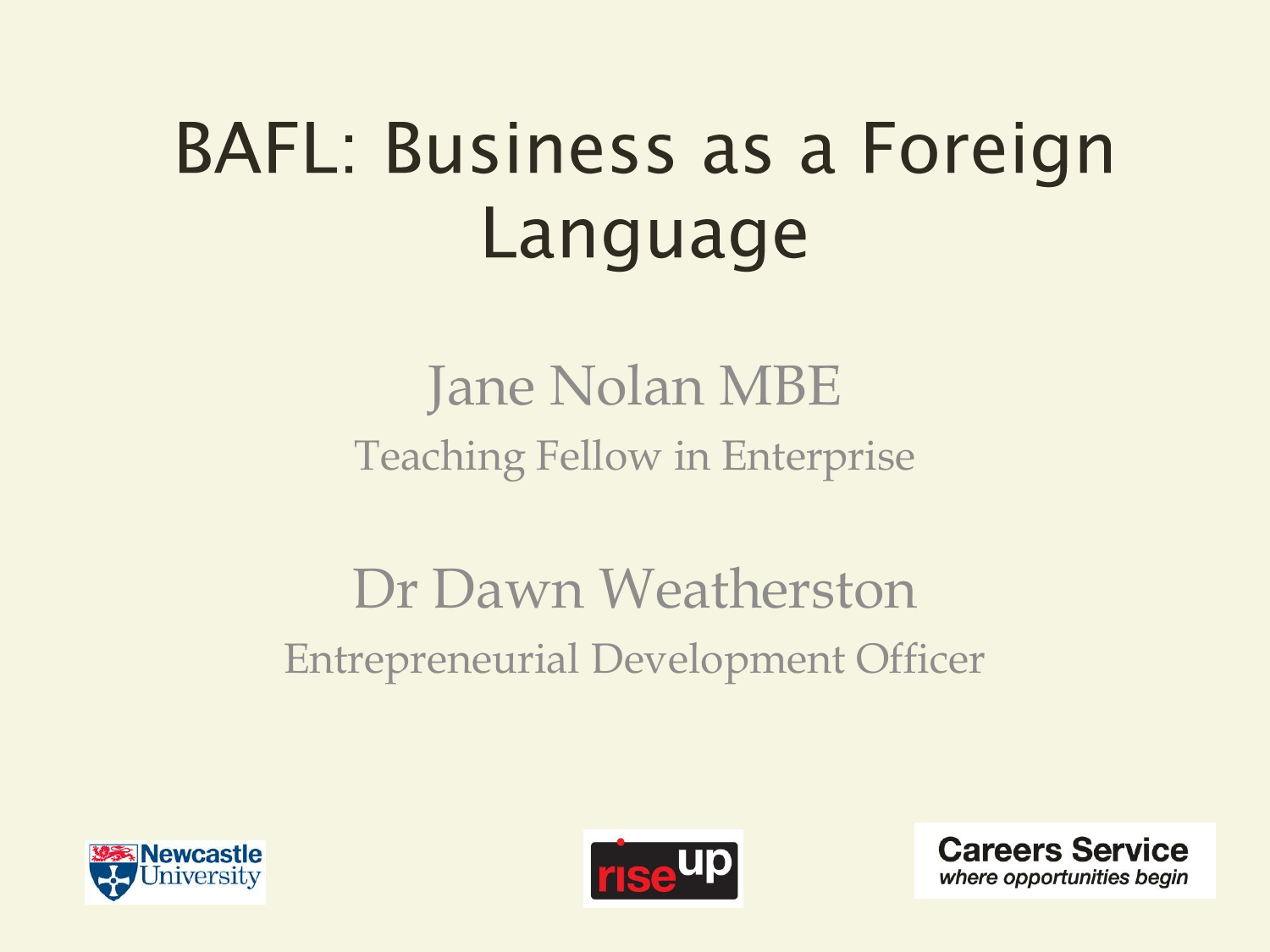## Outline of Session

- A tale of three workshops
- A question
- A café
- A shared resource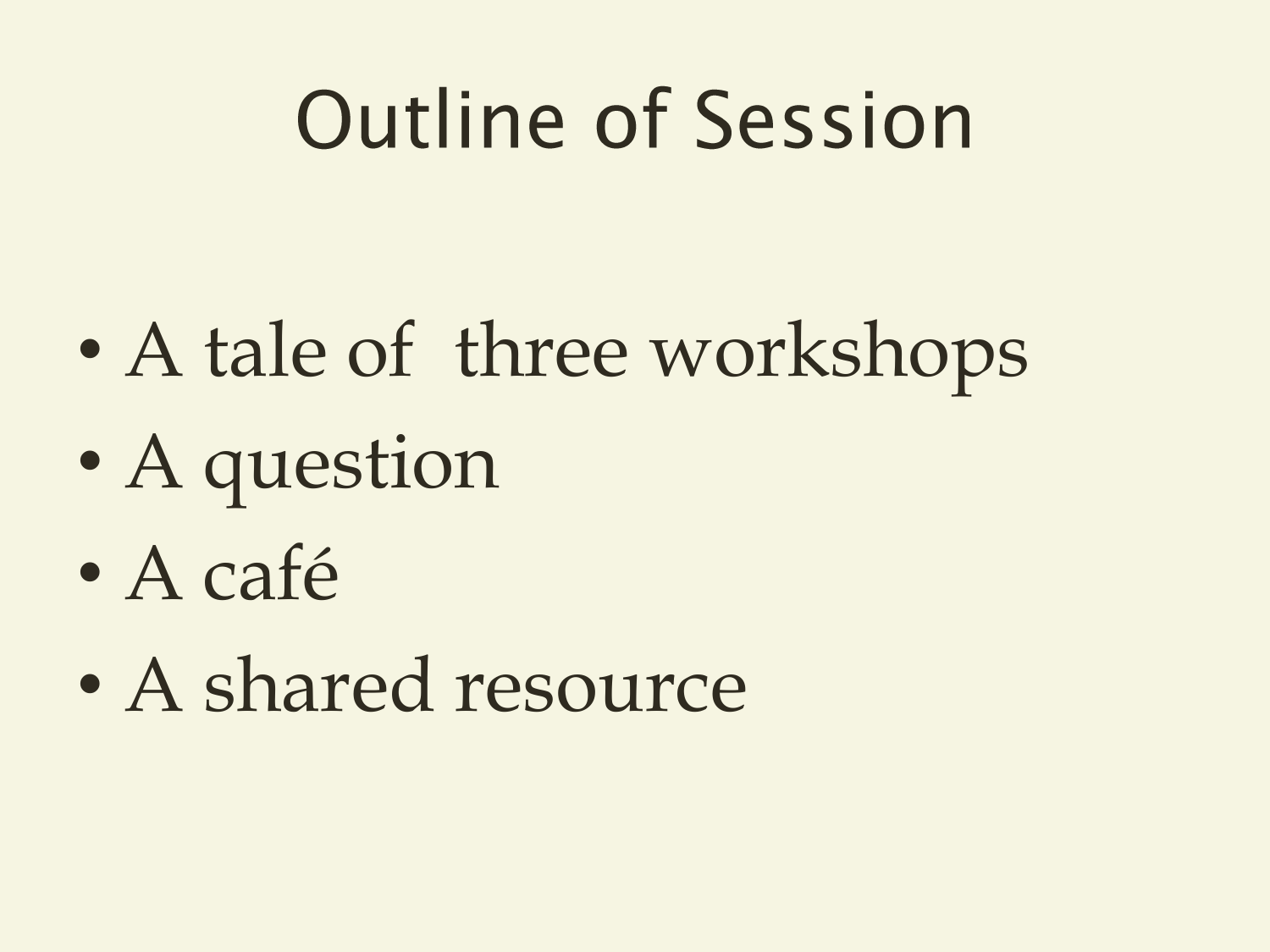### Speaking the same language (AHRC funded student-led workshop)

#### **Speaking the Same** Language

a space for postgraduate artists in Music and English

from Durham, Newcastle and Queen's **Universities** 

a day to discuss and explore how to enable and sustain your role and practice as an artist with fellow students and professional arts practitioners

on 7 January 2014 at Culture Lab. Newcastle University IOam to 4pm

topics to include:

-money -audience -connections -impoct -how to keep going as an artist especially beyond the university

To apply, email

d.e.westherston@durham.sc.uk

**isne no lan @newcastle.c.uk** 

seston0I@qub.ccuk

This is a free event, funded by the AHRC Collaborative Partnership in association with Durham, Newcastle and Queen's **University Belfast** 

- Dialogue/ exchange between PG English and Music students from 3 institutions
- Use of language underpinned project
- Highly directed marketing strategy
- Delivered by students and practitioners
- Low uptake high praise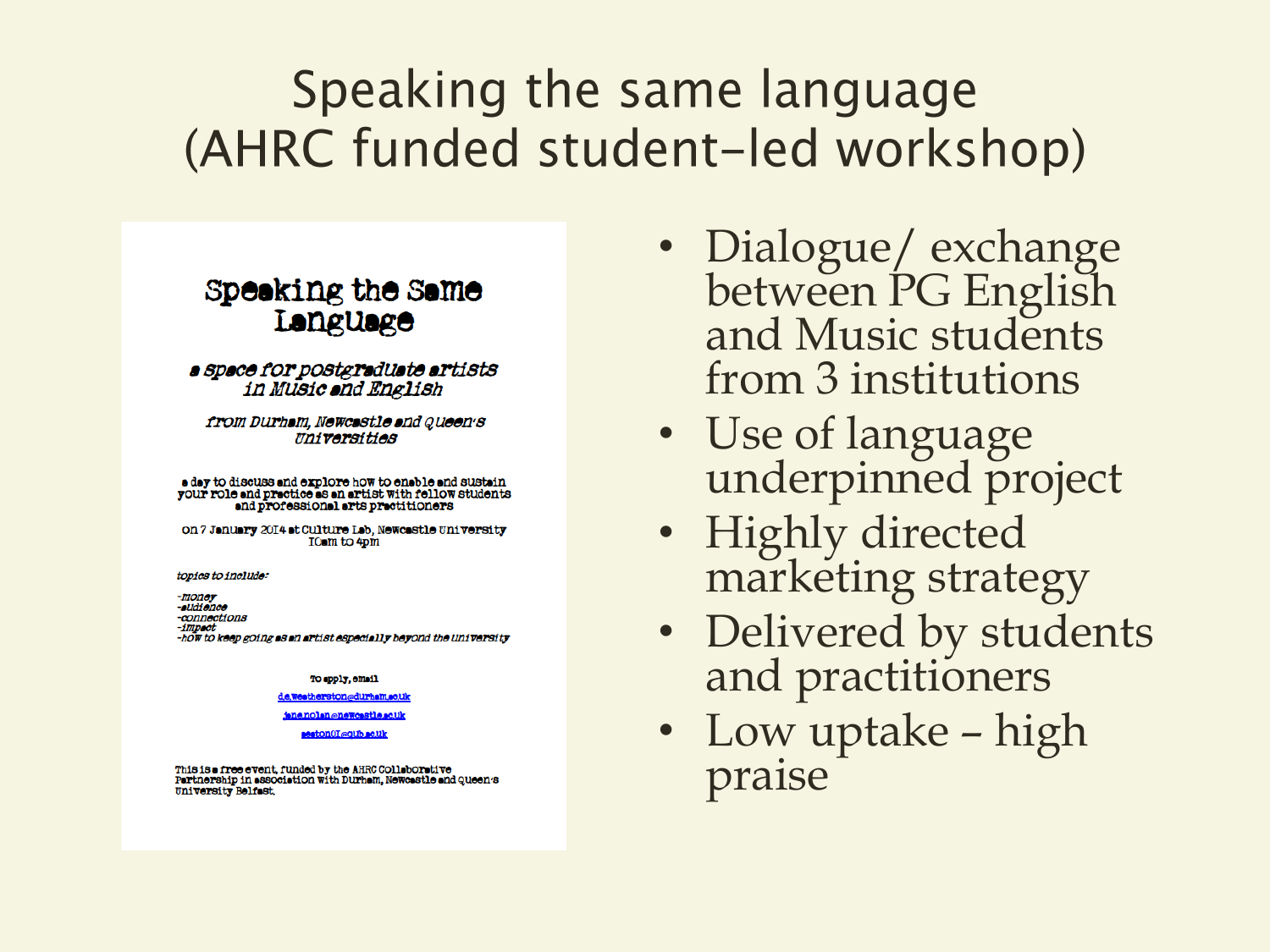# Where next? Aka Solvers

#### **"Where Next? – Exploring impact, increasing commercial awareness and enhancing your employability."**

Thinking about the future? What will your next move be after your PhD? Perhaps you are thinking about academia, or taking a job, becoming a freelance ......or maybe you are undecided. This session helps you think about your skills and attributes, explores the ways that we can make an impact with our research and develops commercial awareness.

- Interactive workshop for PGs and PGRs
- Working in teams on a real life issue
- Practical knowledge and skills through experiential learning
- Learning about business but also gaining skills which are applicable in a range of contexts
- Marketed through Doctoral Training programme
- Excellent feedback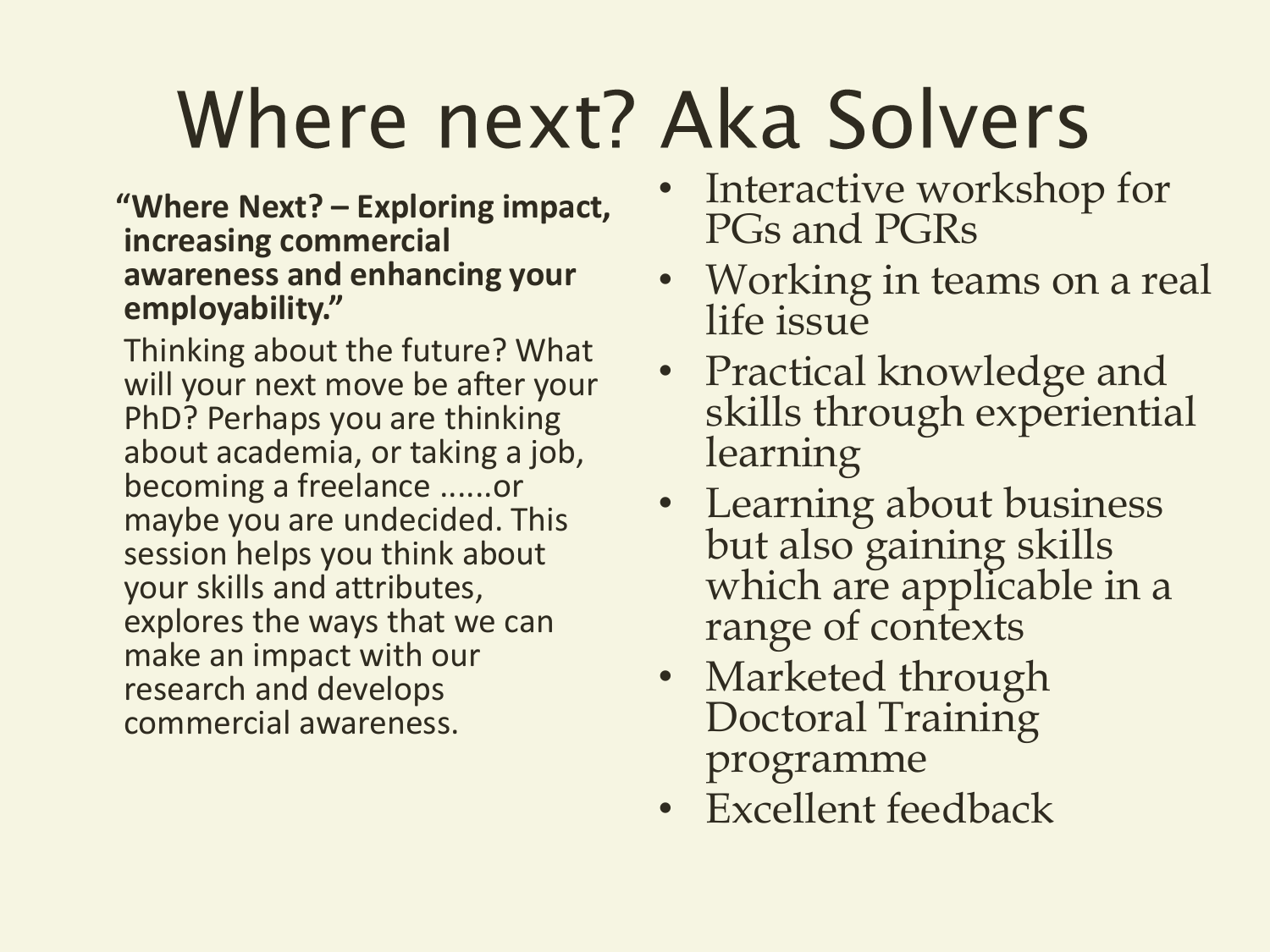## **Creative Careers Workshop: Self-employment** in the creative industries

'a chance to explore how to enable and sustain your role and creative practice beyond university. Topics will include money, audience, connections, and how to develop a strong identity in a competitive market'

- Part of core Careers Service offer
- Introductory/ awareness raising
- Central marketing strategy
- Main lead control over language
- Positive feedback increase in engagement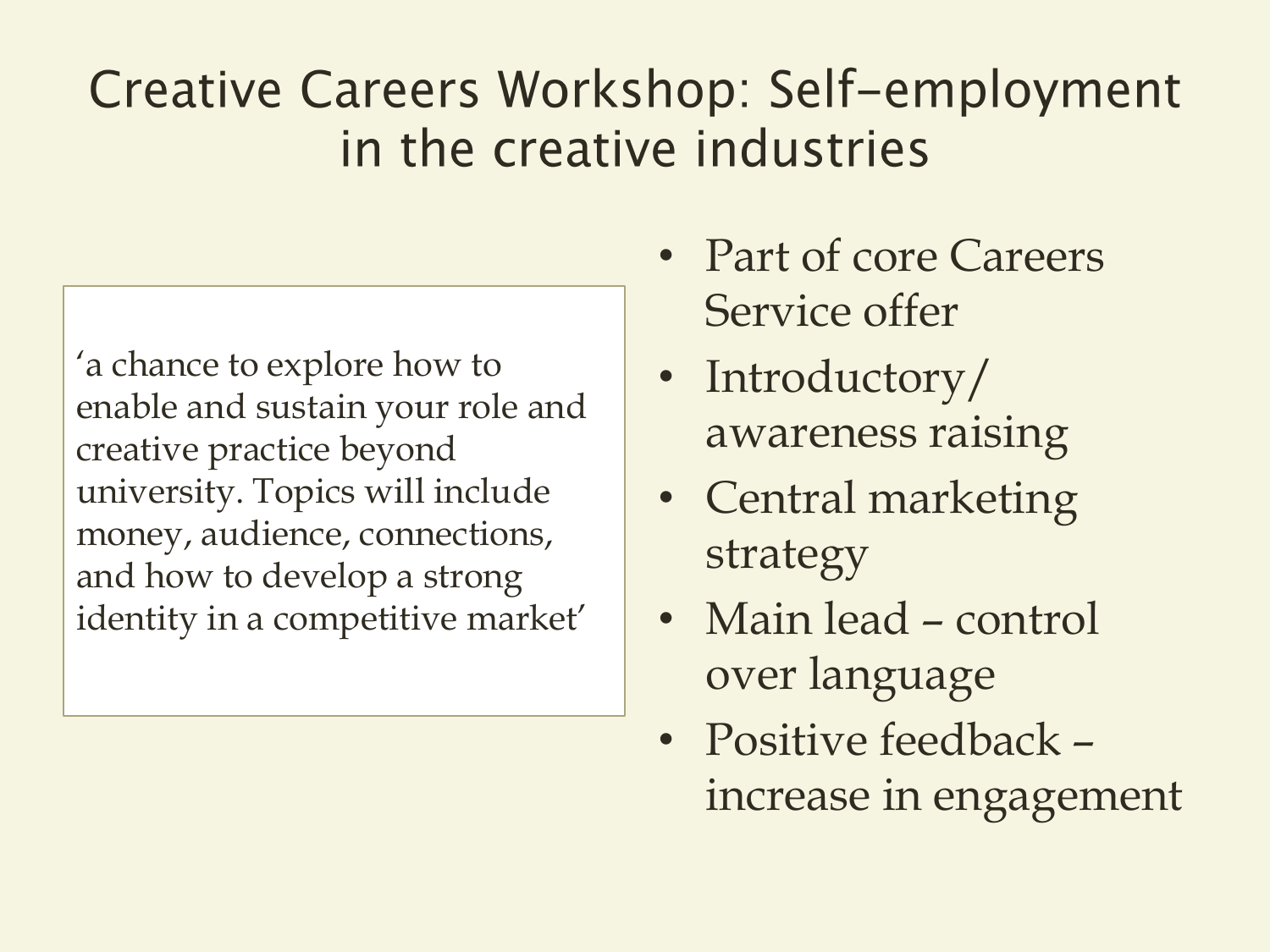**'I found this session really useful for considering the skills I've developed during my studies in a completely different way. As a Literature PhD student I was not sure what I could bring, or gain, from a session on commercial awareness and business, but I was proven wrong. I would thoroughly recommend this to all Arts PGRs'** 

*I had no clear expectations of the day but found the real live examples of working as an artist both inspiring and motivating. ……to bring creative practitioners together to think about common issues in a creative way, taking their identity as creative individuals into account, is hugely beneficial*

*I found this session very interesting and engaging: a variety of group activities helped me see the wider possibilities of applying the skills that I have acquired during my PhD (and it also helped me recognize skills that I had not realised that I possessed).*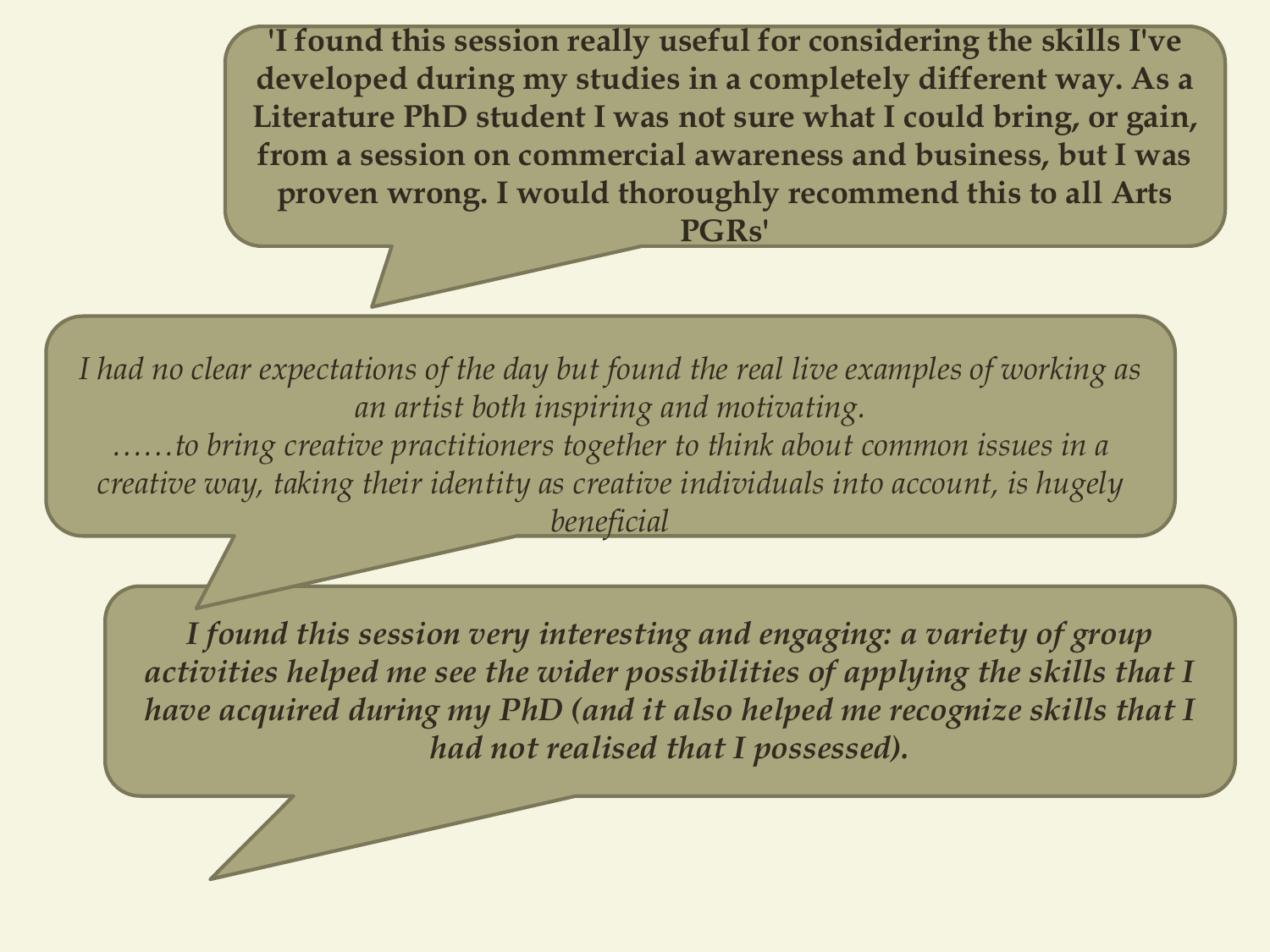# **BAFL**

- Issues with engagement when using dominant discourses of enterprise and entrepreneurship
- Gets in the way of engaging students, who don't see the relevance to them
- Yet it matters to know, to make useful, to demystify, to help them develop their practice
- Some words work *creativity, social value, freelance*
- Others are more problematic *networking, product, market*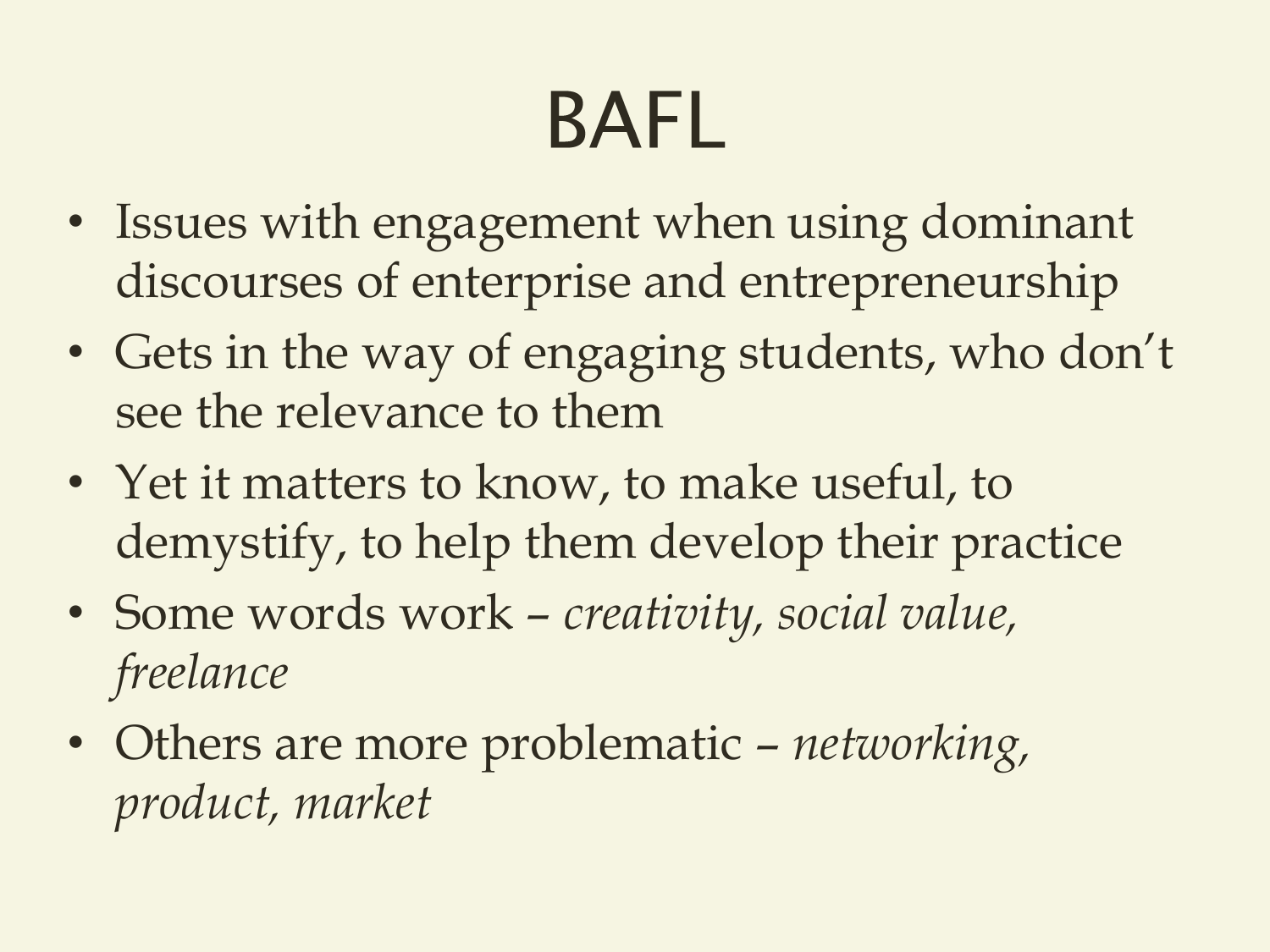# World Café

- World café is a technique for finding solutions and innovative possibilities for action through free flowing discussion
- Provocations/issues on each table
- 10 minutes at each table, thinking divergently and brainstorming
- Writing ideas, drawing pictures on the "tablecloth"
- Work with different people each time you move
- Ideally have a facilitator at each café table to pass on the brainstorm as each new group arrives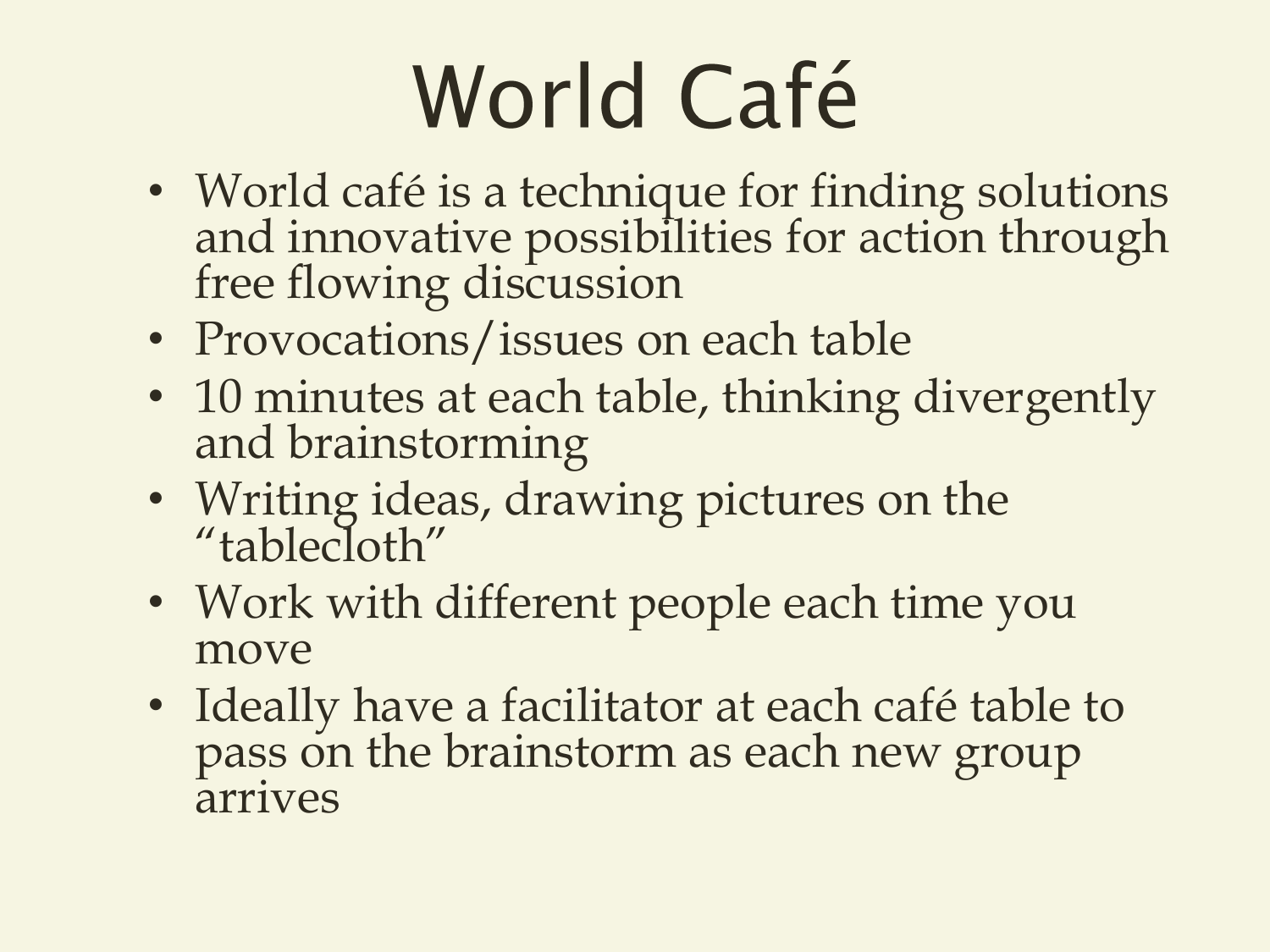# World Café

- Build on other people's ideas "Yes, and" not "Yes, but"
- Final Round 20 minutes
- **Convergent thinking**
- Combine ideas, refine, reject, select
- Focus on the ideas and solutions with the most potential
- Handout provides full details and the algorithm for enabling people to work with different people on each table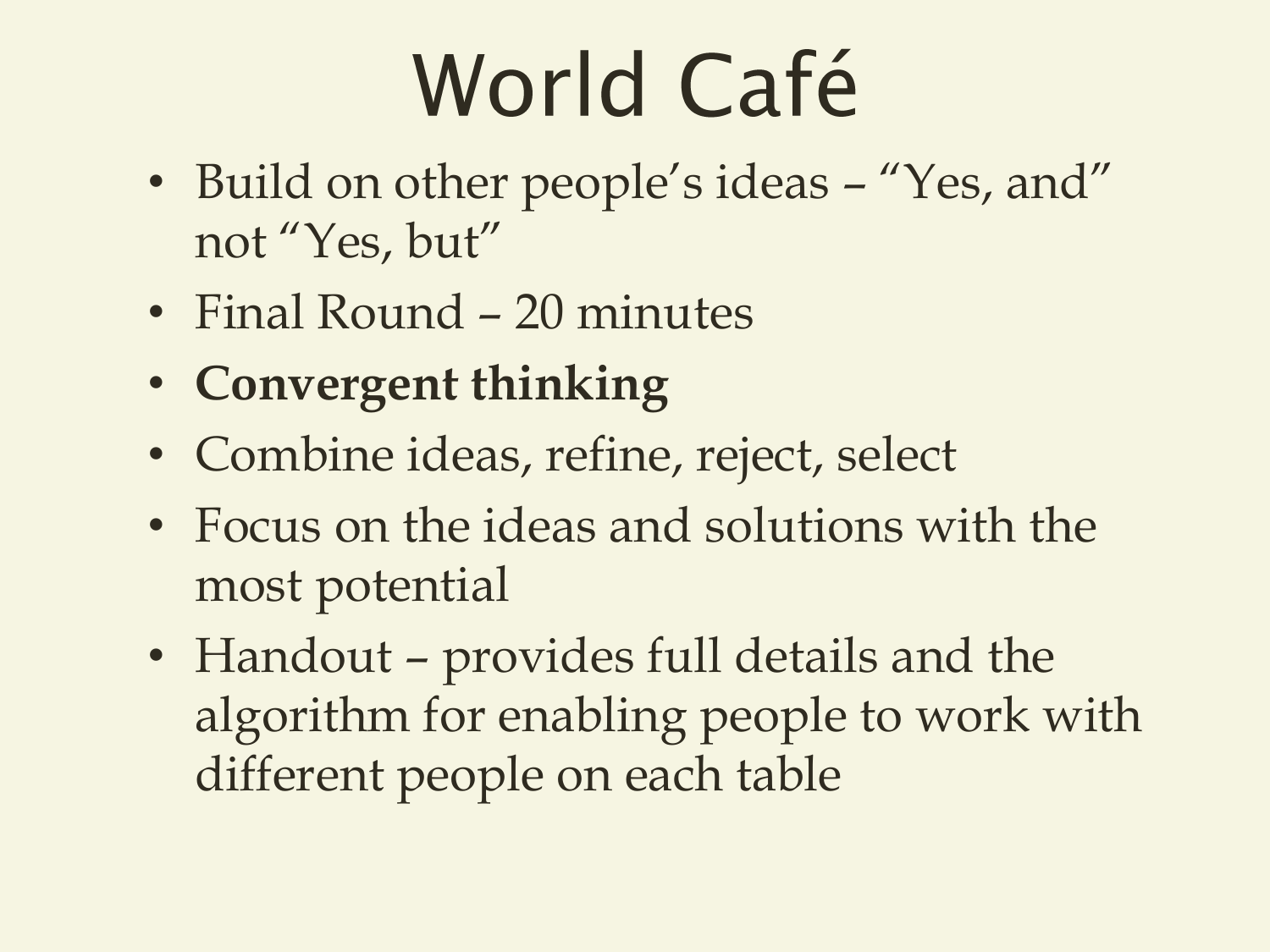# The BAFL Café

- Visit two tables and work with different people
- Respond to the provocations
- The Good particularly useful, acceptable, translations where needed
- The Bad and the Ugly terms which are especially problematic, how can we deal with the issues, translate them?
- We will ask you to move to the second table half way through
- Sheet of words as a prompt but please draw on your vast experience